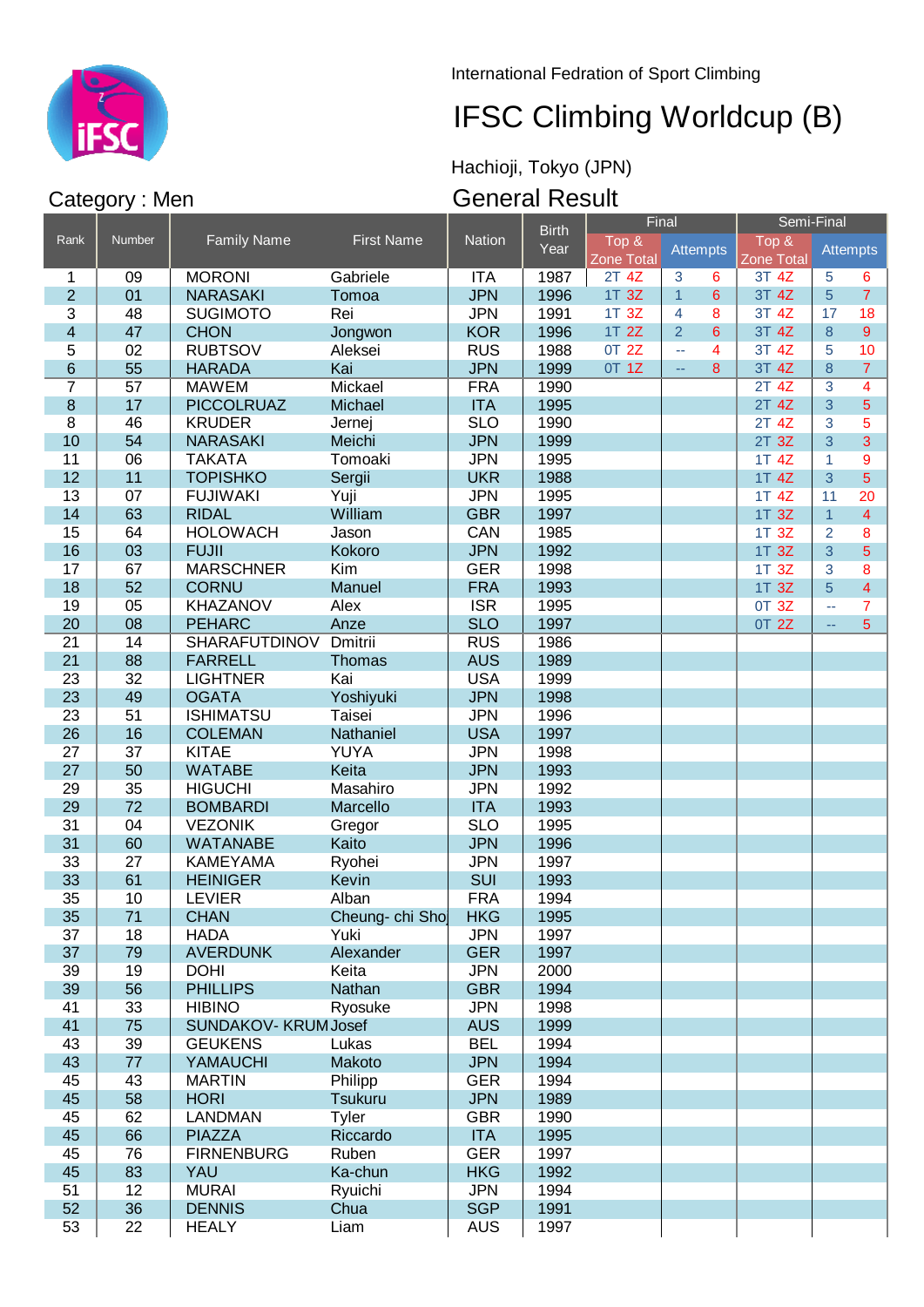|                            | Category: Men   |                            |                      | <b>General Result</b> |                      |                              |                 |                                                       |                 |
|----------------------------|-----------------|----------------------------|----------------------|-----------------------|----------------------|------------------------------|-----------------|-------------------------------------------------------|-----------------|
| $\overline{\mathsf{Rank}}$ | Number          | <b>Family Name</b>         | <b>First Name</b>    | Nation                | <b>Birth</b><br>Year | Final<br>Top &<br>Zone Total | <b>Attempts</b> | Semi-Final<br>$\overline{Top}$ &<br><b>Zone Total</b> | <b>Attempts</b> |
| 54                         | 41              | <b>HUANG</b>               | <b>DiChong</b>       | <b>CHN</b>            | 2001                 |                              |                 |                                                       |                 |
| 55                         | 15              | <b>UNGER</b>               | Simon                | <b>GER</b>            | 1991                 |                              |                 |                                                       |                 |
| 55                         | 59              | <b>BAILEY</b>              | Sean                 | <b>USA</b>            | 1996                 |                              |                 |                                                       |                 |
| 55                         | 68              | <b>RICHARDSON</b>          | Zach                 | <b>CAN</b>            | 2001                 |                              |                 |                                                       |                 |
| 55                         | 90              | <b>ARNEL IISAGER</b>       | Bjørn                | <b>DEN</b>            | 1990                 |                              |                 |                                                       |                 |
| 59                         | 40              | <b>DIAZ</b>                | Joseph               | <b>USA</b>            | 1996                 |                              |                 |                                                       |                 |
| 60                         | 20              | <b>PAN</b>                 | YuFei                | <b>CHN</b>            | 2000                 |                              |                 |                                                       |                 |
| 61                         | 13              | <b>SCHRÖTER</b>            | <b>Thilo Jeldrik</b> | <b>NOR</b>            | 1996                 |                              |                 |                                                       |                 |
| 61                         | 74              | <b>ABEL</b>                | Ben                  | <b>AUS</b>            | 1998                 |                              |                 |                                                       |                 |
| 63                         | 45              | <b>SERLACHIUS</b>          | <b>Rolf Fredrik</b>  | <b>SWE</b>            | 1998                 |                              |                 |                                                       |                 |
| 63                         | 87              | <b>BOWMAN</b>              | Samuel               | <b>AUS</b>            | 1995                 |                              |                 |                                                       |                 |
| 65                         | 23              | <b>BLASER</b>              | Benjamin             | <b>SUI</b>            | 1990                 |                              |                 |                                                       |                 |
| 65                         | 81              | <b>DOBRZANSKI</b>          | Maciej               | <b>POL</b>            | 1990                 |                              |                 |                                                       |                 |
| 67                         | $\overline{28}$ | <b>GATLAND</b>             | Chase                | <b>NZL</b>            | 1992                 |                              |                 |                                                       |                 |
| 67                         | 89              | <b>AU</b>                  | Chi-fung             | <b>HKG</b>            | 1995                 |                              |                 |                                                       |                 |
| 69                         | 24              | <b>AYRTON</b>              | Maxwell              | <b>GBR</b>            | 1995                 |                              |                 |                                                       |                 |
| 69                         | 80              | <b>BARRON</b>              | <b>Charles</b>       | <b>USA</b>            | 1998                 |                              |                 |                                                       |                 |
| 69                         | 91              | <b>LAVENDER</b>            | Sam                  | <b>AUS</b>            | 2000                 |                              |                 |                                                       |                 |
| 72                         | 31              | <b>EARLEY</b>              | Alistair             | <b>AUS</b>            | 1997                 |                              |                 |                                                       |                 |
| 73                         | $\overline{21}$ | <b>FAVRE</b>               | <b>Nils</b>          | <b>SUI</b>            | 1991                 |                              |                 |                                                       |                 |
| 73                         | 53              | <b>MCCOLL</b>              | Sean                 | CAN                   | 1987                 |                              |                 |                                                       |                 |
| 73                         | 86              | <b>KIM</b>                 | Hanwool              | <b>KOR</b>            | 1995                 |                              |                 |                                                       |                 |
| 76                         | 44              | <b>EMMANUEL RYAN Paul</b>  |                      | <b>SGP</b>            | 1999                 |                              |                 |                                                       |                 |
| 77                         | 38              | <b>LAM</b>                 | Hei-yeung            | <b>HKG</b>            | 1996                 |                              |                 |                                                       |                 |
| 77                         | 65              | CHIAM KAI CHEN Asher Gavin |                      | <b>SGP</b>            | 1997                 |                              |                 |                                                       |                 |
| 79                         | 30              | <b>LIN</b>                 | Chia Hsiang          | <b>TPE</b>            | 1998                 |                              |                 |                                                       |                 |
| 79                         | 42              | <b>ELLIOTT</b>             | Jakob                | <b>CAN</b>            | 1998                 |                              |                 |                                                       |                 |
| 79                         | 78              | <b>LINDBÄCK</b>            | Kristoffer           | <b>SWE</b>            | 1992                 |                              |                 |                                                       |                 |
| 82                         | 82              | HO                         | Cheuk-hei            | <b>HKG</b>            | 1998                 |                              |                 |                                                       |                 |
| 82                         | 85              | <b>EDVARDSEN</b>           | Elias                | <b>DEN</b>            | 1996                 |                              |                 |                                                       |                 |
| 84                         | 25              | <b>ELFENBEIN</b>           | Theis Lindegren      | <b>DEN</b>            | 1997                 |                              |                 |                                                       |                 |
| 85                         | 26              | <b>CHANG</b>               | Ching Huei           | <b>TPE</b>            | 2002                 |                              |                 |                                                       |                 |
| 85                         | 34              | <b>MAH</b>                 | Jj                   | <b>CAN</b>            | 1989                 |                              |                 |                                                       |                 |
| 85                         | 73              | <b>NAJIMA</b>              | Yuki                 | <b>JPN</b>            | 1998                 |                              |                 |                                                       |                 |
| 88                         | 70              | <b>PĒTERIS</b>             | Meirāns              | LAT                   | 1993                 |                              |                 |                                                       |                 |
| 89                         | 29              | <b>BYDTAEV</b>             | Sergei               | <b>RUS</b>            | 1997                 |                              |                 |                                                       |                 |
| 89                         | 69              | <b>SCHWEIGER</b>           | Christoph            | <b>GER</b>            | 2001                 |                              |                 |                                                       |                 |
| 91                         | 84              | <b>HALASA</b>              | Rafal                | <b>POL</b>            | 1994                 |                              |                 |                                                       |                 |

JURY PRESIDENT

Name JP

IFSC JUDGE

Name IJ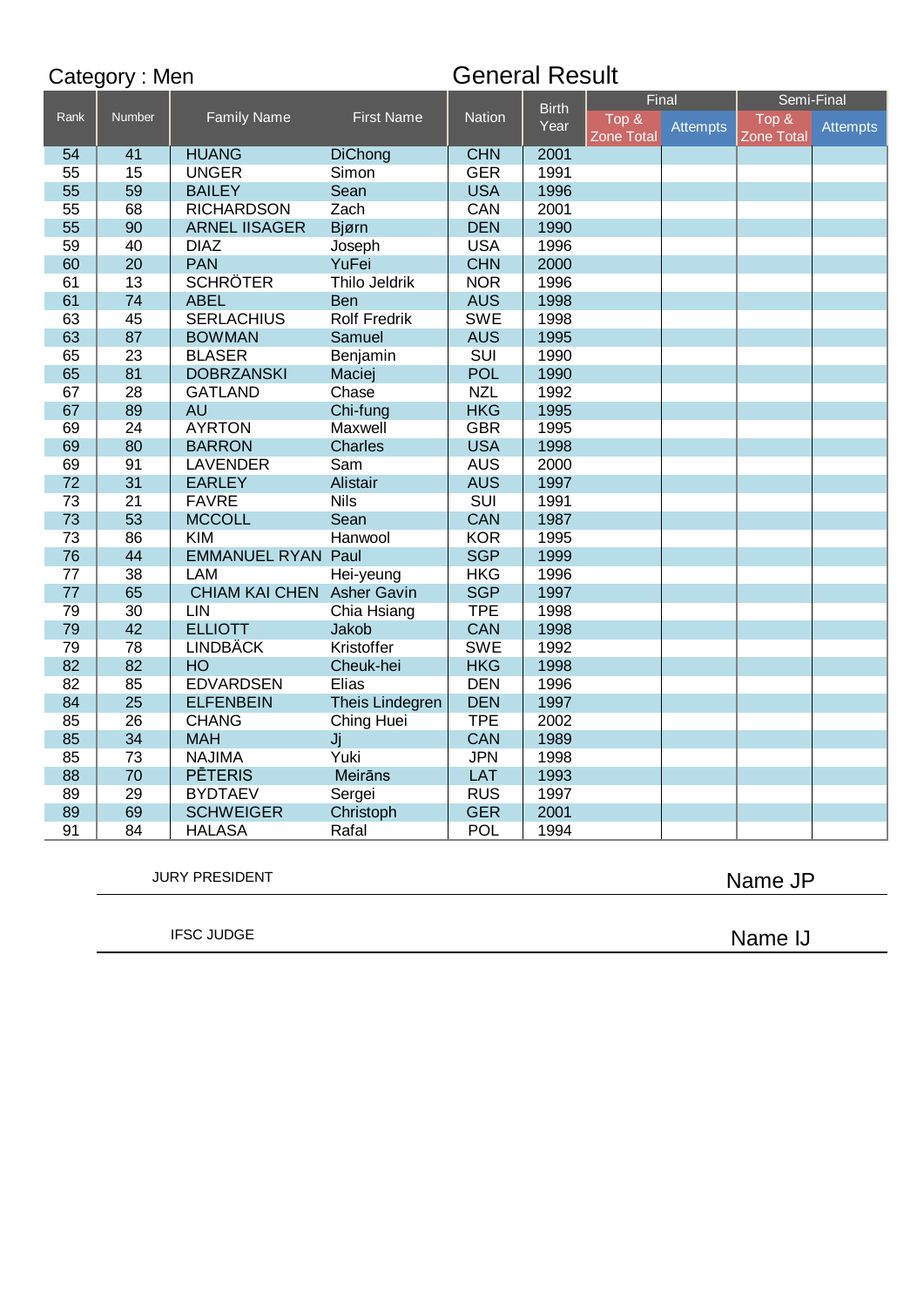

**Internatio** 



Hachioji,

|                         | Category: Men   |                      |                   | Gener         |                |                   |                 |                         |                   |                  |                         |
|-------------------------|-----------------|----------------------|-------------------|---------------|----------------|-------------------|-----------------|-------------------------|-------------------|------------------|-------------------------|
|                         |                 |                      |                   |               |                | 1. Qualification  |                 |                         |                   | 2. Qualification |                         |
| Rank                    | <b>Number</b>   | <b>Family Name</b>   | <b>First Name</b> | <b>Nation</b> |                | Top &             |                 | <b>Attempts</b>         | Rank <sup>1</sup> | Top & Zone       | Atte                    |
|                         |                 |                      |                   |               | Rank           | <b>Zone Total</b> |                 |                         |                   | <b>Total</b>     |                         |
| 1                       | 09              | <b>MORONI</b>        | Gabriele          | <b>ITA</b>    | 8              | 2T 4Z             | $\overline{2}$  | 6                       |                   |                  |                         |
| $\overline{2}$          | 01              | <b>NARASAKI</b>      | Tomoa             | <b>JPN</b>    | 3              | 4T 4Z             | 13              | 8                       |                   |                  |                         |
| 3                       | 48              | <b>SUGIMOTO</b>      | Rei               | <b>JPN</b>    |                |                   |                 |                         | 3                 | 2T 4Z            | 5                       |
| $\overline{\mathbf{4}}$ | 47              | <b>CHON</b>          | Jongwon           | <b>KOR</b>    |                |                   |                 |                         | 1                 | 3T 4Z            | 7 <sup>1</sup>          |
| 5                       | 02              | <b>RUBTSOV</b>       | Aleksei           | <b>RUS</b>    | 9              | 2T 4Z             | 3               | 5                       |                   |                  |                         |
| 6                       | 55              | <b>HARADA</b>        | Kai               | <b>JPN</b>    |                |                   |                 |                         | $\overline{2}$    | 2T 4Z            | 2 <sup>7</sup>          |
| $\overline{7}$          | $\overline{57}$ | <b>MAWEM</b>         | Mickael           | <b>FRA</b>    |                |                   |                 |                         | 8                 | 1T <sub>3Z</sub> | $\mathbf{1}$            |
| 8                       | 17              | <b>PICCOLRUAZ</b>    | Michael           | <b>ITA</b>    | $\overline{7}$ | 2T <sub>5Z</sub>  | 5               | 22                      |                   |                  |                         |
| 8                       | 46              | <b>KRUDER</b>        | Jernej            | <b>SLO</b>    |                |                   |                 |                         | 3                 | 2T 4Z            | 5                       |
| 10                      | 54              | <b>NARASAKI</b>      | Meichi            | <b>JPN</b>    |                |                   |                 |                         | 6                 | 2T 3Z            | $\overline{4}$          |
| 11                      | 06              | <b>TAKATA</b>        | Tomoaki           | <b>JPN</b>    | 10             | 2T 4Z             | $\overline{4}$  | 13                      |                   |                  |                         |
| 12                      | 11              | <b>TOPISHKO</b>      | Sergii            | <b>UKR</b>    | $\overline{1}$ | 4T 5Z             | 11              | 11                      |                   |                  |                         |
| 13                      | 07              | <b>FUJIWAKI</b>      | Yuji              | <b>JPN</b>    | 6              | 3T 4Z             | 19              | 16                      |                   |                  |                         |
| 14                      | 63              | <b>RIDAL</b>         | William           | <b>GBR</b>    |                |                   |                 |                         | $\boldsymbol{9}$  | 1T 3Z            | 3                       |
| 15                      | 64              | <b>HOLOWACH</b>      | Jason             | <b>CAN</b>    |                |                   |                 |                         | $\overline{7}$    | 1T 4Z            | $\overline{2}$          |
| 16                      | 03              | <b>FUJII</b>         | Kokoro            | <b>JPN</b>    | 2              | 4T 4Z             | 12              | 10 <sup>1</sup>         |                   |                  |                         |
| 17                      | 67              | <b>MARSCHNER</b>     | Kim               | <b>GER</b>    |                |                   |                 |                         | 10                | 1T 3Z            | 3                       |
| 18                      | 52              | <b>CORNU</b>         | Manuel            | <b>FRA</b>    |                |                   |                 |                         | 5                 | 2T 4Z            | $\bf{8}$                |
| 19                      | 05              | KHAZANOV             | Alex              | <b>ISR</b>    | 4              | 4T 4Z             | $\overline{21}$ | 16                      |                   |                  |                         |
| 20                      | 08              | <b>PEHARC</b>        | Anze              | <b>SLO</b>    | 5              | 3T 4Z             | $\overline{7}$  | 7                       |                   |                  |                         |
| $\overline{21}$         | $\overline{14}$ | <b>SHARAFUTDINOV</b> | Dmitrii           | <b>RUS</b>    | 11             | $2T$ 4Z           | 5               | $\overline{\mathbf{7}}$ |                   |                  |                         |
| 21                      | 88              | <b>FARRELL</b>       | Thomas            | <b>AUS</b>    |                |                   |                 |                         | 11                | 1T 3Z            | 3 <sup>1</sup>          |
| 23                      | 32              | <b>LIGHTNER</b>      | Kai               | <b>USA</b>    | 12             | 2T 4Z             | 6               | 6                       |                   |                  |                         |
| 23                      | 49              | <b>OGATA</b>         | Yoshiyuki         | <b>JPN</b>    |                |                   |                 |                         | 12                | 0T 4Z            | Щ,                      |
| 23                      | 51              | <b>ISHIMATSU</b>     | Taisei            | <b>JPN</b>    |                |                   |                 |                         | 12                | 0T 4Z            | $\mathbb{L} \mathbb{L}$ |
| 26                      | 16              | <b>COLEMAN</b>       | Nathaniel         | <b>USA</b>    | 13             | 2T 4Z             | $9$             | 15                      |                   |                  |                         |
| $\overline{27}$         | 37              | <b>KITAE</b>         | <b>YUYA</b>       | <b>JPN</b>    | 14             | 2T 3Z             | 3               | 5                       |                   |                  |                         |
| 27                      | 50              | <b>WATABE</b>        | Keita             | <b>JPN</b>    |                |                   |                 |                         | 14                | 0T 4Z            | $\omega_{\rm m}$        |
| 29                      | 35              | <b>HIGUCHI</b>       | Masahiro          | <b>JPN</b>    | 15             | 2T 3Z             | 3               | $\overline{7}$          |                   |                  |                         |
| 29                      | 72              | <b>BOMBARDI</b>      | Marcello          | <b>ITA</b>    |                |                   |                 |                         | 15                | 0T 4Z            | ш.                      |
| 31                      | 04              | <b>VEZONIK</b>       | Gregor            | <b>SLO</b>    | 16             | 2T 3Z             | 5               | 5                       |                   |                  |                         |
| 31                      | 60              | <b>WATANABE</b>      | Kaito             | <b>JPN</b>    |                |                   |                 |                         | 16                | <b>OT 4Z</b>     | $\omega_{\rm{m}}$       |
| 33                      | $\overline{27}$ | <b>KAMEYAMA</b>      | Ryohei            | <b>JPN</b>    | 17             | 2T 3Z             | 6               | 3                       |                   |                  |                         |
| 33                      | 61              | <b>HEINIGER</b>      | <b>Kevin</b>      | SUI           |                |                   |                 |                         | 17                | 0T 4Z            | $\mathbb{L} \mathbb{L}$ |
| 35                      | 10              | <b>LEVIER</b>        | Alban             | <b>FRA</b>    | 18             | 2T 3Z             | $\overline{7}$  | 3                       |                   |                  |                         |
| 35                      | 71              | <b>CHAN</b>          | Cheung- chi Shoj  | <b>HKG</b>    |                |                   |                 |                         | 18                | <b>OT 4Z</b>     | 44                      |
| 37                      | 18              | <b>HADA</b>          | Yuki              | <b>JPN</b>    | 19             | 2T 3Z             | $\overline{7}$  | 7                       |                   |                  |                         |
| 37                      | 79              | <b>AVERDUNK</b>      | Alexander         | <b>GER</b>    |                |                   |                 |                         | 19                | 0T 3Z            | 44                      |
| 39                      | 19              | <b>DOHI</b>          | Keita             | <b>JPN</b>    | 20             | 2T 3Z             | 9               | 5                       |                   |                  |                         |
| 39                      | 56              | <b>PHILLIPS</b>      | Nathan            | <b>GBR</b>    |                |                   |                 |                         | 20                | 0T 3Z            | $\sim$                  |
| 41                      | 33              | <b>HIBINO</b>        | Ryosuke           | <b>JPN</b>    | 21             | 1T 4Z             | $\mathbf{1}$    | 14                      |                   |                  |                         |
| 41                      | 75              | SUNDAKOV- KRUM Josef |                   | <b>AUS</b>    |                |                   |                 |                         | 21                | 0T 3Z            | $\omega_{\rm m}$        |
| 43                      | 39              | <b>GEUKENS</b>       | Lukas             | <b>BEL</b>    | 22             | 1T 4Z             | $\overline{4}$  | 8                       |                   |                  |                         |
| 43                      | 77              | YAMAUCHI             | Makoto            | <b>JPN</b>    |                |                   |                 |                         | 22                | 0T 3Z            | $\omega_{\rm m}$        |
| 45                      | 43              | <b>MARTIN</b>        | Philipp           | <b>GER</b>    | 23             | 1T <sub>3Z</sub>  | $\overline{3}$  | 3                       |                   |                  |                         |
| 45                      | 58              | <b>HORI</b>          | <b>Tsukuru</b>    | <b>JPN</b>    |                |                   |                 |                         | 23                | 0T 3Z            | $\omega\omega$          |
| 45                      | 62              | <b>LANDMAN</b>       | Tyler             | <b>GBR</b>    |                |                   |                 |                         | 23                | 0T 3Z            | 44                      |
| 45                      | 66              | <b>PIAZZA</b>        | Riccardo          | <b>ITA</b>    |                |                   |                 |                         | 23                | 0T 3Z            | $\omega_{\rm{m}}$       |
| 45                      | 76              | <b>FIRNENBURG</b>    | Ruben             | <b>GER</b>    |                |                   |                 |                         | 23                | 0T 3Z            | ÷,                      |
| 45                      | 83              | YAU                  | Ka-chun           | <b>HKG</b>    |                |                   |                 |                         | 23                | OT 3Z            | $\sim$                  |
| 51                      | 12              | <b>MURAI</b>         | Ryuichi           | <b>JPN</b>    | 24             | 1T 3Z             | $\mathbf{3}$    | $\overline{7}$          |                   |                  |                         |
| 52                      | 36              | <b>DENNIS</b>        | Chua              | <b>SGP</b>    | 25             | 1T 3Z             | $\overline{4}$  | 8                       |                   |                  |                         |

1T 3Z 4 9

 $\overline{\phantom{a}}$ 

22 HEALY Liam AUS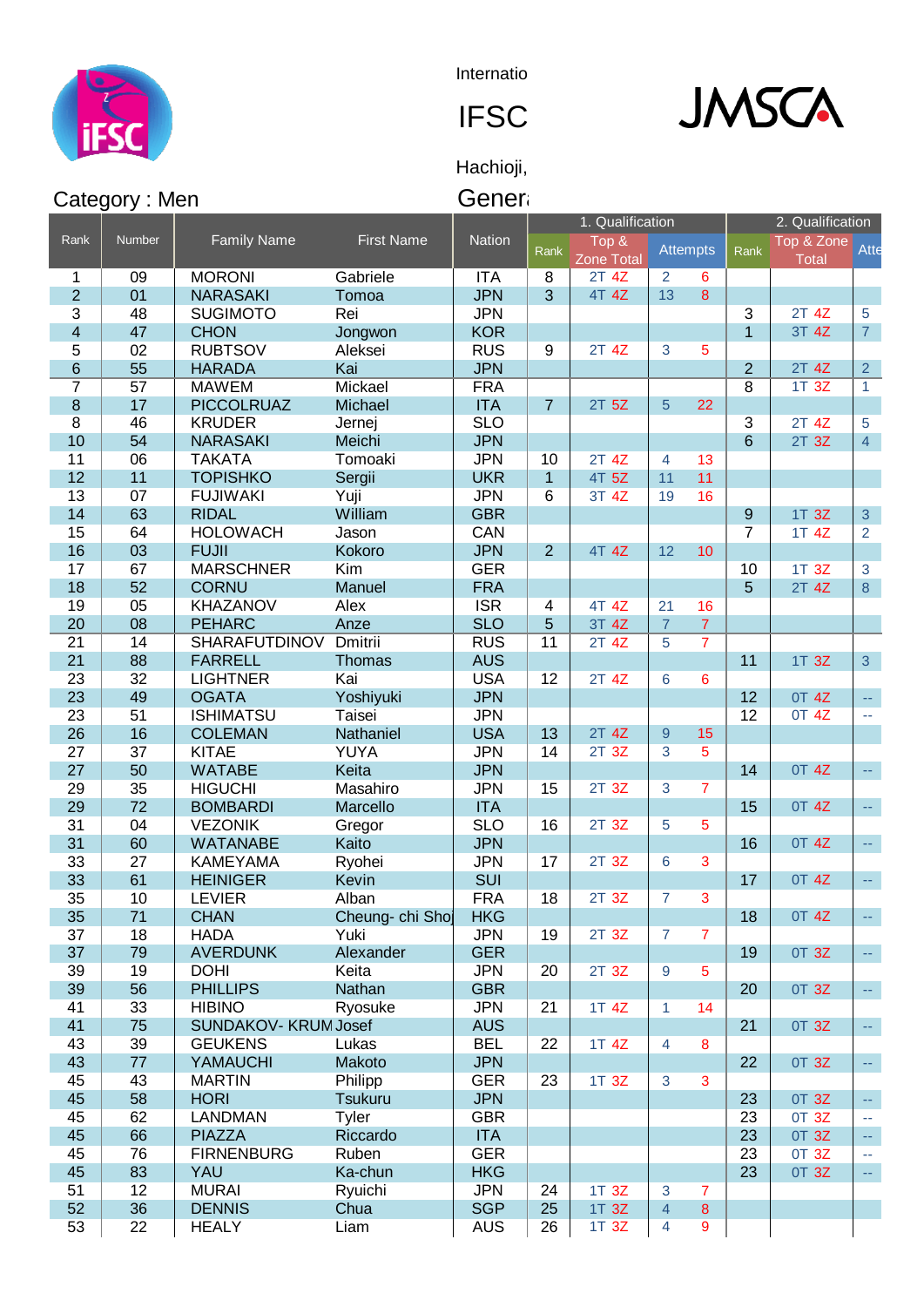|                 | Category: Men   |                            |                     | Gener         |                 |                            |                             |                 |      |                     |                             |
|-----------------|-----------------|----------------------------|---------------------|---------------|-----------------|----------------------------|-----------------------------|-----------------|------|---------------------|-----------------------------|
|                 |                 |                            |                     |               |                 | 1. Qualification           |                             |                 |      | 2. Qualification    |                             |
| Rank            | Number          | <b>Family Name</b>         | <b>First Name</b>   | <b>Nation</b> | Rank            | Top &<br><b>Zone Total</b> |                             | <b>Attempts</b> | Rank | Top & Zone<br>Total | Atte                        |
| 54              | 41              | <b>HUANG</b>               | <b>DiChong</b>      | <b>CHN</b>    | 27              | 1T 3Z                      | 5                           | $9^{\circ}$     |      |                     |                             |
| 55              | 15              | <b>UNGER</b>               | Simon               | <b>GER</b>    | 28              | 1T 3Z                      | 6                           | 5               |      |                     |                             |
| 55              | 59              | <b>BAILEY</b>              | Sean                | <b>USA</b>    |                 |                            |                             |                 | 28   | 0T 3Z               | $\Box$                      |
| 55              | 68              | <b>RICHARDSON</b>          | Zach                | <b>CAN</b>    |                 |                            |                             |                 | 28   | 0T 3Z               | $\mathcal{L}^{\mathcal{L}}$ |
| 55              | 90              | <b>ARNEL IISAGER</b>       | Bjørn               | <b>DEN</b>    |                 |                            |                             |                 | 28   | 0T 3Z               | цú.                         |
| 59              | 40              | <b>DIAZ</b>                | Joseph              | <b>USA</b>    | 29              | 1T 3Z                      | 6                           | $\overline{7}$  |      |                     |                             |
| 60              | 20              | <b>PAN</b>                 | YuFei               | <b>CHN</b>    | 30              | 1T 3Z                      | 8                           | 15              |      |                     |                             |
| 61              | 13              | <b>SCHRÖTER</b>            | Thilo Jeldrik       | <b>NOR</b>    | $\overline{31}$ | 1T 2Z                      | 2                           | $\overline{4}$  |      |                     |                             |
| 61              | 74              | <b>ABEL</b>                | <b>Ben</b>          | <b>AUS</b>    |                 |                            |                             |                 | 31   | 0T 3Z               | ш.                          |
| 63              | 45              | <b>SERLACHIUS</b>          | <b>Rolf Fredrik</b> | <b>SWE</b>    | 32              | 0T 4Z                      | $\mathbb{Z}^{\mathbb{Z}}$   | 15              |      |                     |                             |
| 63              | 87              | <b>BOWMAN</b>              | Samuel              | <b>AUS</b>    |                 |                            |                             |                 | 32   | 0T 3Z               | цú.                         |
| 65              | 23              | <b>BLASER</b>              | Benjamin            | <b>SUI</b>    | 33              | 0T 4Z                      | $\sim$                      | 20              |      |                     |                             |
| 65              | 81              | <b>DOBRZANSKI</b>          | Maciej              | <b>POL</b>    |                 |                            |                             |                 | 33   | 0T 3Z               | ш.                          |
| 67              | 28              | <b>GATLAND</b>             | Chase               | <b>NZL</b>    | 34              | 0T 3Z                      | $\mathcal{L}_{\mathcal{A}}$ | 6               |      |                     |                             |
| 67              | 89              | <b>AU</b>                  | Chi-fung            | <b>HKG</b>    |                 |                            |                             |                 | 34   | 0T 3Z               | ш.                          |
| 69              | 24              | <b>AYRTON</b>              | Maxwell             | <b>GBR</b>    | 35              | 0T 3Z                      | $\sim$                      | $\overline{7}$  |      |                     |                             |
| 69              | 80              | <b>BARRON</b>              | <b>Charles</b>      | <b>USA</b>    |                 |                            |                             |                 | 35   | 0T 2Z               | ц.                          |
| 69              | 91              | <b>LAVENDER</b>            | Sam                 | <b>AUS</b>    |                 |                            |                             |                 | 35   | 0T 2Z               | $\mathcal{L}_{\mathcal{A}}$ |
| 72              | 31              | <b>EARLEY</b>              | <b>Alistair</b>     | <b>AUS</b>    | 36              | 0T 3Z                      | $\mathbb{L} \mathbb{L}$     | 9               |      |                     |                             |
| 73              | $\overline{21}$ | <b>FAVRE</b>               | <b>Nils</b>         | <b>SUI</b>    | $\overline{37}$ | 0T 3Z                      | $\mathbb{Z}^{\mathbb{Z}}$   | 12              |      |                     |                             |
| 73              | 53              | <b>MCCOLL</b>              | Sean                | <b>CAN</b>    |                 |                            |                             |                 | 37   | 0T 2Z               | u,                          |
| 73              | 86              | <b>KIM</b>                 | Hanwool             | <b>KOR</b>    |                 |                            |                             |                 | 37   | 0T 2Z               | $\sim$                      |
| 76              | 44              | <b>EMMANUEL RYAN Paul</b>  |                     | <b>SGP</b>    | 38              | 0T 2Z                      | $\mathbb{L} \mathbb{L}$     | 3               |      |                     |                             |
| $\overline{77}$ | 38              | <b>LAM</b>                 | Hei-yeung           | <b>HKG</b>    | 39              | 0T 2Z                      | $\mathbb{Z}^{\mathbb{Z}}$   | 6               |      |                     |                             |
| 77              | 65              | CHIAM KAI CHEN Asher Gavin |                     | <b>SGP</b>    |                 |                            |                             |                 | 39   | 0T 2Z               | ш.                          |
| 79              | 30              | <b>LIN</b>                 | Chia Hsiang         | <b>TPE</b>    | 40              | 0T 2Z                      | $\mathbb{Z}^{\mathbb{Z}}$   | 9               |      |                     |                             |
| 79              | 42              | <b>ELLIOTT</b>             | Jakob               | <b>CAN</b>    | 40              | 0T 2Z                      | $\mathbb{L} \mathbb{L}$     | 9               |      |                     |                             |
| 79              | 78              | <b>LINDBÄCK</b>            | Kristoffer          | <b>SWE</b>    |                 |                            |                             |                 | 40   | 0T 2Z               | $\sim$ $\sim$               |
| 82              | 82              | HO                         | Cheuk-hei           | <b>HKG</b>    |                 |                            |                             |                 | 41   | 0T 2Z               | ц,                          |
| 82              | 85              | <b>EDVARDSEN</b>           | Elias               | <b>DEN</b>    |                 |                            |                             |                 | 41   | 0T 2Z               | ц.                          |
| 84              | 25              | <b>ELFENBEIN</b>           | Theis Lindegren     | <b>DEN</b>    | 42              | 0T 2Z                      | $\mathbb{Z} \to \mathbb{R}$ | 15              |      |                     |                             |
| 85              | 26              | <b>CHANG</b>               | Ching Huei          | <b>TPE</b>    | 43              | 0T 1Z                      | $\mathbb{Z}^{\mathbb{Z}}$   | $\mathbf{1}$    |      |                     |                             |
| 85              | 34              | <b>MAH</b>                 | Jj                  | <b>CAN</b>    | 43              | <b>OT 1Z</b>               | uu.                         | $\overline{1}$  |      |                     |                             |
| 85              | 73              | <b>NAJIMA</b>              | Yuki                | <b>JPN</b>    |                 |                            |                             |                 | 43   | <b>OT 1Z</b>        | цц.                         |
| 88              | 70              | <b>PĒTERIS</b>             | <b>Meirāns</b>      | LAT           |                 |                            |                             |                 | 44   | 0T 1Z               | ш.                          |
| 89              | 29              | <b>BYDTAEV</b>             | Sergei              | <b>RUS</b>    | 45              | 0T 1Z                      | $\mathbb{Z}^{\mathbb{Z}}$   | $\overline{2}$  |      |                     |                             |
| 89              | 69              | <b>SCHWEIGER</b>           | Christoph           | <b>GER</b>    |                 |                            |                             |                 | 45   | 0T 1Z               | цü                          |
| 91              | 84              | <b>HALASA</b>              | Rafal               | POL           |                 |                            |                             |                 | 46   | OT OZ               | $\mathbb{Z}^{\mathbb{Z}}$   |

JURY PRESIDENT

IFSC JUDGE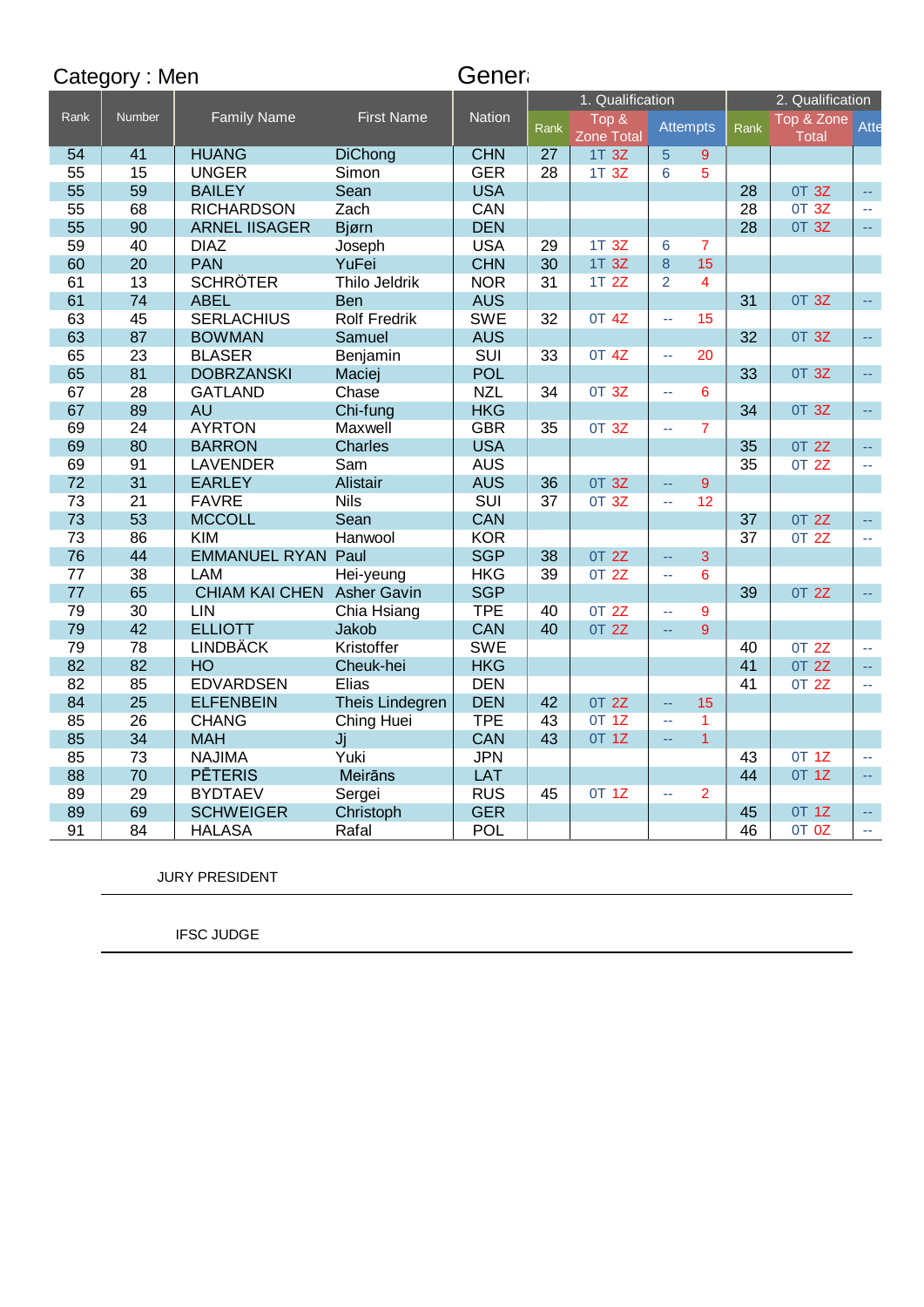

**Internatio** 

## **IFSC**

Hachioji,

|                         | Category: Men   |                                  |                     | Gener                    |                          |                |
|-------------------------|-----------------|----------------------------------|---------------------|--------------------------|--------------------------|----------------|
| Rank                    | Number          | <b>Family Name</b>               | <b>First Name</b>   | <b>Nation</b>            | mpts                     | <b>WR</b>      |
| 1                       | 09              | <b>MORONI</b>                    | Gabriele            | <b>ITA</b>               |                          | 19             |
| $\overline{2}$          | 01              | <b>NARASAKI</b>                  | Tomoa               | <b>JPN</b>               |                          | 1              |
| 3                       | 48              | <b>SUGIMOTO</b>                  | Rei                 | <b>JPN</b>               | 6                        | 6              |
| $\overline{\mathbf{4}}$ | 47              | <b>CHON</b>                      | Jongwon             | <b>KOR</b>               | 8                        | 3              |
| 5                       | 02              | <b>RUBTSOV</b>                   | Aleksei             | <b>RUS</b>               |                          | 4              |
| $6\phantom{1}$          | 55              | <b>HARADA</b>                    | Kai                 | <b>JPN</b>               | $\overline{7}$           | 21             |
| 7                       | 57              | <b>MAWEM</b>                     | Mickael             | <b>FRA</b>               | 3                        | 25             |
| $\bf8$                  | 17              | <b>PICCOLRUAZ</b>                | Michael             | <b>ITA</b>               |                          | 47             |
| 8                       | 46              | <b>KRUDER</b>                    | Jernej              | <b>SLO</b>               | 6                        | $\overline{2}$ |
| 10                      | 54              | <b>NARASAKI</b>                  | Meichi              | <b>JPN</b>               | $\overline{4}$           | 20             |
| 11                      | 06              | <b>TAKATA</b>                    | Tomoaki             | <b>JPN</b>               |                          | 14             |
| 12                      | 11              | <b>TOPISHKO</b>                  | Sergii              | <b>UKR</b>               |                          | 23             |
| 13                      | 07              | <b>FUJIWAKI</b>                  | Yuji                | <b>JPN</b>               |                          | 15             |
| 14                      | 63              | <b>RIDAL</b>                     | William             | <b>GBR</b>               | 4                        | 52             |
| 15                      | 64              | <b>HOLOWACH</b>                  | Jason               | CAN                      | 12                       | 62             |
| 16                      | 03              | <b>FUJII</b>                     | Kokoro              | <b>JPN</b>               |                          | 5              |
| 17                      | 67              | <b>MARSCHNER</b>                 | Kim                 | <b>GER</b>               | 10                       | 73             |
| 18                      | 52              | <b>CORNU</b>                     | Manuel              | <b>FRA</b>               | $\overline{7}$           | 16             |
| 19                      | 0 <sub>5</sub>  | KHAZANOV                         | Alex                | <b>ISR</b>               |                          | 11             |
| 20                      | 08              | <b>PEHARC</b>                    | Anze                | <b>SLO</b>               |                          | 18             |
| 21                      | $\overline{14}$ | <b>SHARAFUTDINOV</b>             | Dmitrii             | <b>RUS</b>               |                          | 36             |
| 21                      | 88              | <b>FARRELL</b>                   | Thomas              | <b>AUS</b>               | 13                       |                |
| 23                      | 32              | <b>LIGHTNER</b>                  | Kai                 | <b>USA</b>               |                          |                |
| 23<br>23                | 49<br>51        | <b>OGATA</b><br><b>ISHIMATSU</b> | Yoshiyuki<br>Taisei | <b>JPN</b><br><b>JPN</b> | $6\phantom{1}6$          | 8<br>13        |
| 26                      | 16              |                                  | Nathaniel           | <b>USA</b>               | 6                        |                |
| 27                      | 37              | <b>COLEMAN</b><br><b>KITAE</b>   | YUYA                | <b>JPN</b>               |                          | 46             |
| 27                      | 50              | <b>WATABE</b>                    | Keita               | <b>JPN</b>               | $\overline{7}$           | 12             |
| 29                      | 35              | <b>HIGUCHI</b>                   | Masahiro            | <b>JPN</b>               |                          |                |
| 29                      | 72              | <b>BOMBARDI</b>                  | Marcello            | <b>ITA</b>               | 8                        |                |
| 31                      | 04              | <b>VEZONIK</b>                   | Gregor              | <b>SLO</b>               |                          | 10             |
| 31                      | 60              | <b>WATANABE</b>                  | Kaito               | <b>JPN</b>               | 11                       | 41             |
| 33                      | 27              | <b>KAMEYAMA</b>                  | Ryohei              | <b>JPN</b>               |                          |                |
| 33                      | 61              | <b>HEINIGER</b>                  | Kevin               | SUI                      | 12                       | 45             |
| 35                      | 10              | <b>LEVIER</b>                    | Alban               | <b>FRA</b>               |                          | 22             |
| 35                      | 71              | <b>CHAN</b>                      | Cheung- chi Sho     | <b>HKG</b>               | 14                       |                |
| 37                      | 18              | <b>HADA</b>                      | Yuki                | <b>JPN</b>               |                          | 56             |
| 37                      | 79              | <b>AVERDUNK</b>                  | Alexander           | <b>GER</b>               | 3                        |                |
| 39                      | 19              | <b>DOHI</b>                      | Keita               | <b>JPN</b>               |                          | 59             |
| 39                      | 56              | <b>PHILLIPS</b>                  | Nathan              | <b>GBR</b>               | $\overline{\mathcal{A}}$ | 24             |
| 41                      | 33              | <b>HIBINO</b>                    | Ryosuke             | <b>JPN</b>               |                          |                |
| 41                      | 75              | SUNDAKOV-KRUM Josef              |                     | <b>AUS</b>               | 5                        |                |
| 43                      | 39              | <b>GEUKENS</b>                   | Lukas               | <b>BEL</b>               |                          |                |
| 43                      | 77              | <b>YAMAUCHI</b>                  | Makoto              | <b>JPN</b>               | 6                        |                |
| 45                      | 43              | <b>MARTIN</b>                    | Philipp             | <b>GER</b>               |                          |                |
| 45                      | 58              | <b>HORI</b>                      | <b>Tsukuru</b>      | <b>JPN</b>               | $\overline{7}$           | 32             |
| 45                      | 62              | <b>LANDMAN</b>                   | Tyler               | <b>GBR</b>               | 7                        | 49             |
| 45                      | 66              | <b>PIAZZA</b>                    | Riccardo            | <b>ITA</b>               | $\overline{7}$           | 71             |
| 45                      | 76              | <b>FIRNENBURG</b>                | Ruben               | <b>GER</b>               | $\overline{7}$           |                |
| 45                      | 83              | YAU                              | Ka-chun             | <b>HKG</b>               | $\overline{7}$           |                |
| 51                      | 12              | <b>MURAI</b>                     | Ryuichi             | <b>JPN</b>               |                          | 27             |
| 52                      | 36              | <b>DENNIS</b>                    | Chua                | <b>SGP</b>               |                          |                |
| 53                      | 22              | <b>HEALY</b>                     | Liam                | <b>AUS</b>               |                          |                |
|                         |                 |                                  |                     |                          |                          |                |